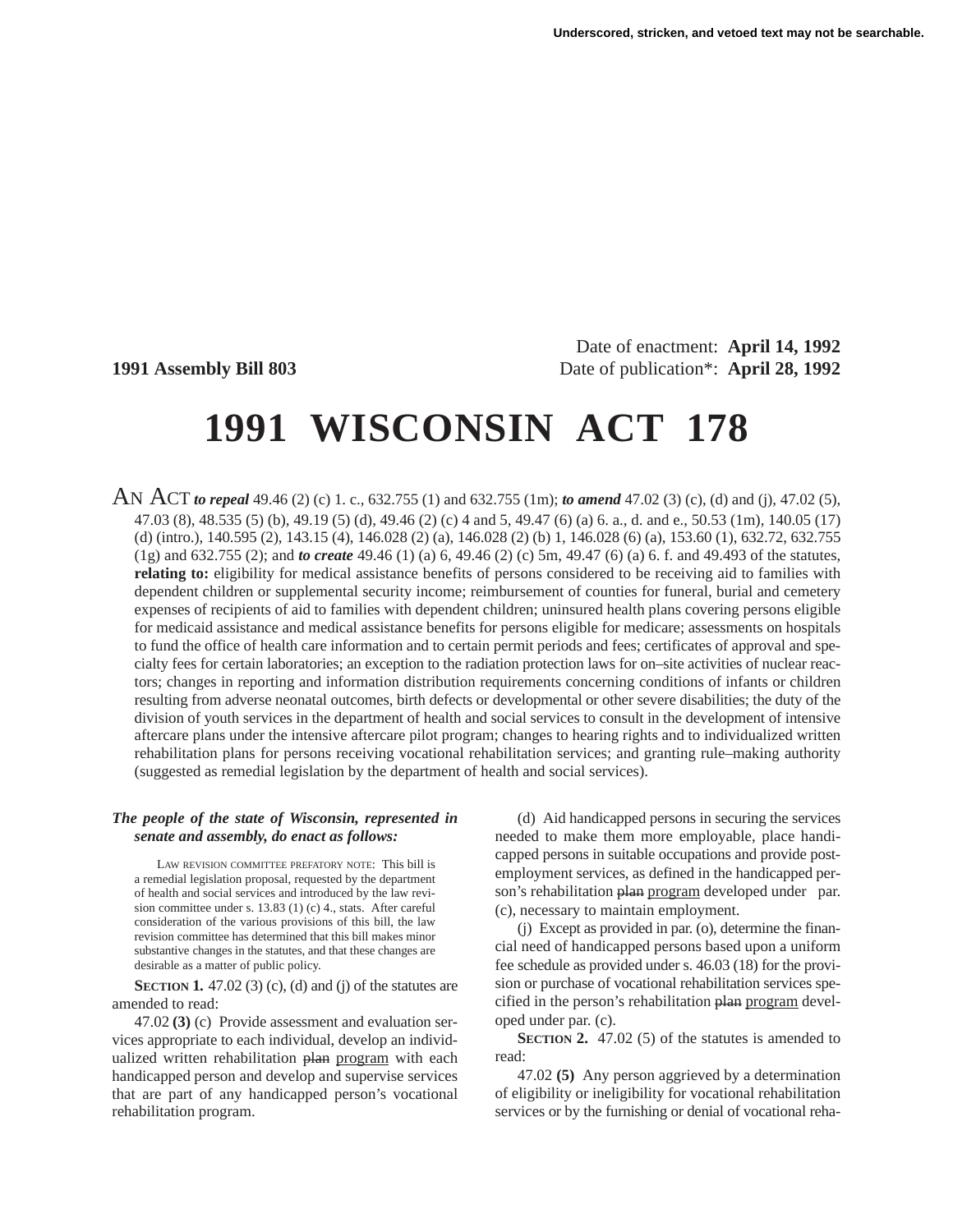bilitation services may commence an appeal as provided in 29 USC 722 (d) or ch. 227, as appropriate under rules promulgated by the department.

NOTE: This SECTION changes the appeal process for persons aggrieved by an eligibility determination or by furnishing or denying vocational rehabilitation services from a procedure specified under federal law or ch. 227, stats., to an appeal procedure exclusively established under rules promulgated by DHSS, which have been in effect since June 1989.

**SECTION 3.** 47.03 (8) of the statutes is amended to read:

47.03 **(8)** A blind person participating in the supervised business enterprise program who is aggrieved by an act or omission of the department may commence a contested case grievance proceeding under ch. 227 rules promulgated by the department.

NOTE: This SECTION provides a rule–created grievance procedure for aggrieved blind persons participating in the supervised business enterprise program.

**SECTION 4.** 48.535 (5) (b) of the statutes is amended to read:

48.535 **(5)** (b) That, if a child participating in the pilot program enters a secured correctional facility or a child caring institution as a result of an adjudication of delinquency under s. 48.34, the grant recipient will designate a case manager for that child. For any child who meets the criteria under sub. (4) (a) 2., a case manager will be appointed at the earliest possible opportunity prior to the child's release. The case manager shall act as a liaison between the secured correctional facility or child caring institution and the aftercare program and develop an intensive aftercare plan to be implemented upon the child's release from the secured correctional facility or child caring institution. The plan shall specify the number of contacts that the child shall receive under the aftercare program, the programs and services to be provided to the child while on aftercare, the planning and treatment goals of the child's participation in the pilot program and the estimated length of time that the child will participate in the pilot program. The plan shall be developed in consultation with the subunit of representatives of the division of youth services in the department administering corrections and a representative of the juvenile offender review program.

NOTE: This SECTION deletes "subunit of the department (of health and social services) administering corrections" and substitutes "representatives of the division of youth services in the department (of health and social services)" in the statute governing the intensive aftercare pilot program for juveniles. By making this change, this SECTION implements the statutory policy decision made when the department of corrections was created to administer the adult correctional system that DHSS would continue to administer the juvenile correctional system.

**SECTION 5.** 49.19 (5) (d) of the statutes is amended to read:

49.19 **(5)** (d) The department shall reimburse the county for the funeral and, burial and actual cemetery expenses of a dependent child or the child's parents as

### – 2 – **1991 Assembly Bill 803**

provided in s. 49.30. In addition, the department shall reimburse the county fully for actual cemetery expenses paid under this section.

NOTE: This SECTION simplifies and clarifies the statutory requirement that the state reimburse a county for certain funeral, burial and cemetery expenses incurred in behalf of a child, or a parent of a child, who dies while receiving assistance under the AFDC program. In general, the reimbursement is limited to those expenses detailed and limited under s. 49.30, stats., and to situations in which the estate of the deceased person is insufficient to pay those expenses.

**SECTION 6.** 49.46 (1) (a) 6. of the statutes is created to read:

49.46 **(1)** (a) 6. Any person not described in pars. (c) to (e) who is considered, under federal law, to be receiving aid to families with dependent children or supplemental security income for the purpose of determining eligibility for medical assistance.

NOTE: This SECTION provides medical assistance benefits to persons not presently eligible under state law but who are required to be covered under federal law. These persons are referred to as "deemed recipients" because they are considered under federal law to be receiving aid to families with dependent children or supplemental security income.

**SECTION 7.** 49.46 (2) (c) 1. c. of the statutes is repealed.

NOTE: This SECTION and SECTIONS 8 and 10 repeal the definition of "institutionalized" and delete the use of the term "institutionalized" in the statutes related to medical assistance payment of medicare deductibles and coinsurance because eligibility for that payment is not limited to institutionalized persons.

**SECTION 8.** 49.46 (2) (c) 4. and 5. of the statutes are amended to read:

49.46 **(2)** (c) 4. For an institutionalized individual who is entitled to coverage under part A of medicare, entitled to coverage under part B of medicare and meets the eligibility criteria for medical assistance under sub. (1), but does not meet the limitation on income under subd. 6, medical assistance shall include payment of the deductible and coinsurance portions of medicare services under 42 USC 1395 to 1395zz which are not paid under 42 USC 1395 to 1395zz, including those medicare services that are not included in the approved state plan for services under 42 USC 1396. Payment of coinsurance for a service under part B of medicare under 42 USC 1395j to 1395w may not exceed the allowable charge for the service under medical assistance minus the medicare payment.

5. For an institutionalized individual who is only entitled to coverage under part A of medicare and meets the eligibility criteria for medical assistance under sub. (1), but does not meet the limitation on income under subd. 6, medical assistance shall include payment of the deductible and coinsurance portions of medicare services under 42 USC 1395 to 1395i which are not paid under 42 USC 1395 to 1395i, including those medicare services that are not included in the approved state plan for services under 42 USC 1396.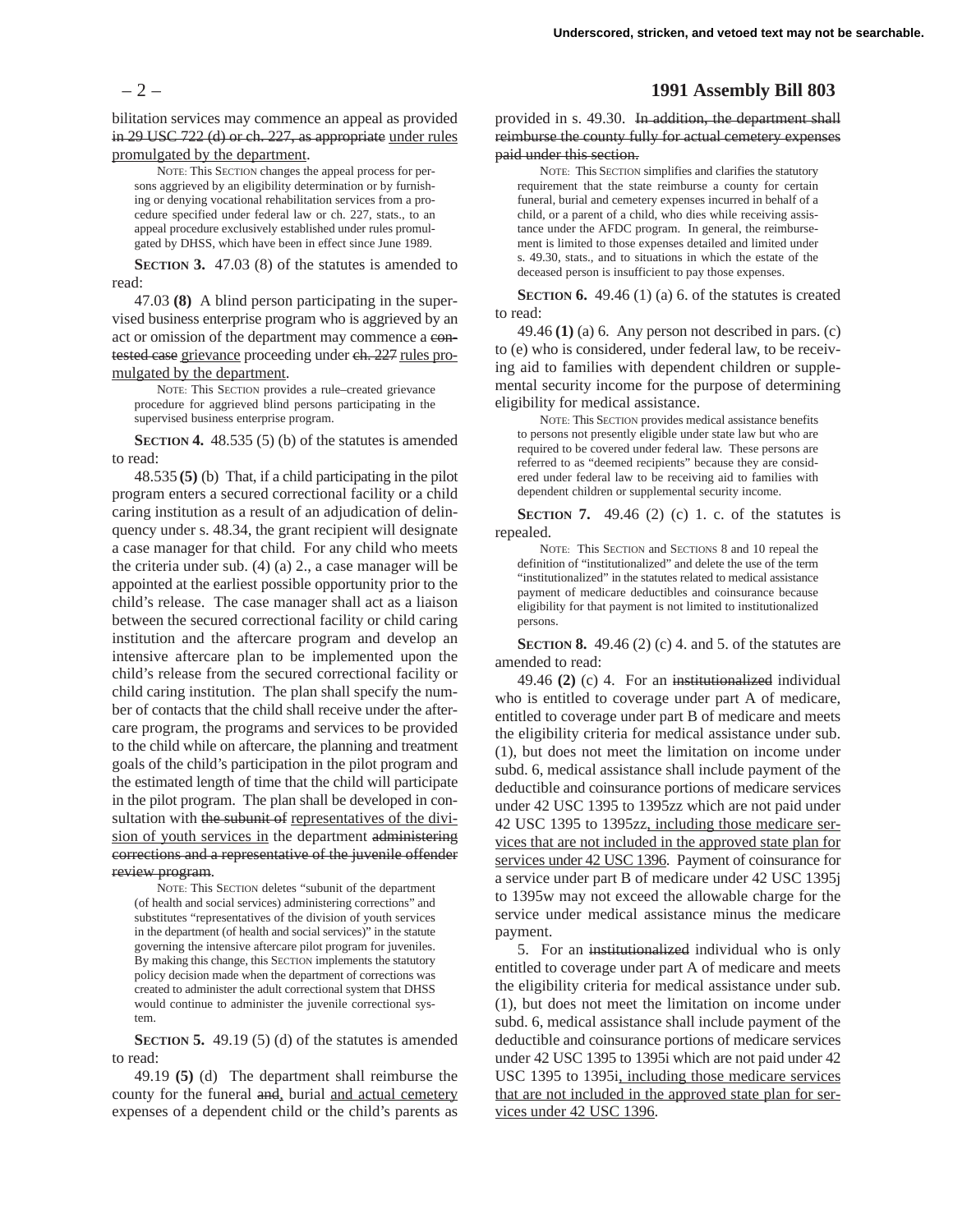## **1991 Assembly Bill 803** – 3 –

NOTE: This SECTION and SECTIONS 9, 10 and 11 provide that medical assistance payment of medicare deductibles and coinsurance includes payment of the deductibles and coinsurance for medicare services that are not covered under this state's medical assistance program.

**SECTION 9.** 49.46 (2) (c) 5m of the statutes is created to read:

49.46 **(2)** (c) 5m. For an individual who is only entitled to coverage under part B of medicare and meets the eligibility criteria under sub. (1), but does not meet the limitation on income under subd. 6, medical assistance shall include payment of the deductible and coinsurance portions of medicare services under 42 USC 1395j to 1395w, including those medicare services that are not included in the approved state plan for services under 42 USC 1396. Payment of coinsurance for a service under part B of medicare may not exceed the allowable charge for the service under medical assistance minus the medicare payment.

NOTE: This SECTION and SECTION 11 provide that, for a medical assistance recipient who is entitled only under part B of medicare and whose income exceeds 100% of the federal poverty line, medical assistance pays the deductible and coinsurance for services provided under part B of medicare. The payment of coinsurance may not exceed the allowable charge for a service under medical assistance minus the medicare payment.

**SECTION 10.** 49.47 (6) (a) 6. a., d. and e. of the statutes are amended to read:

49.47 **(6)** (a) 6. a. In this subdivision: 1) "entitled to coverage under part A of medicare" means eligible for and enrolled in part A of medicare under 42 USC 1395c to 1395f; 2) "entitled to coverage under part B of medicare" means eligible for and enrolled in part B of medicare under 42 USC 1395j to 1395L; and 3) "income limitation" means income that is equal to or less than 100% of the poverty line, as established under 42 USC 9902 (2); and 4) "institutionalized" means in a medical institution or nursing facility.

d. An institutionalized individual who is entitled to coverage under part A of medicare, entitled to coverage under part B of medicare and meets the eligibility criteria for medical assistance under sub. (4) (a) but does not meet the income limitation, the deductible and coinsurance portions of medicare services under 42 USC 1395 to 1395zz which are not paid under 42 USC 1395 to 1395zz, including those medicare services that are not included in the approved state plan for services under 42 USC 1396. Payment of coinsurance for a service under part B of medicare under 42 USC 1395j to 1395w may not exceed the allowable charge for the service under medical assistance minus the medicare payment.

e. An institutionalized individual who is only entitled to coverage under part A of medicare and meets the eligibility criteria for medical assistance under sub. (4) (a), but does not meet the income limitation, the deductible and coinsurance portions of medicare services under 42

USC 1395 to 1395i, including those services that are not included in the approved state plan for services under 42 USC 1396.

**SECTION 11.** 49.47 (6) (a) 6. f. of the statutes is created to read:

49.47 **(6)** (a) 6. f. For an individual who is only entitled to coverage under part B of medicare and meets the eligibility criteria under sub. (4), but does not meet the income limitation, medical assistance shall include payment of the deductible and coinsurance portions of medicare services under 42 USC 1395j to 1395w, including those medicare services that are not included in the approved state plan for services under 42 USC 1396. Payment of coinsurance for a service under part B of medicare may not exceed the allowable charge for the service under medical assistance minus the medicare payment.

**SECTION 12.** 49.493 of the statutes is created to read: **49.493 Benefits under uninsured health plans. (1)** In this section, "uninsured health plan" means a partially or wholly uninsured plan, including a plan that is subject to 29 USC 1001 to 1461, providing health care benefits.

**(2)** The providing of medical assistance constitutes an assignment to the department, to the extent of the medical assistance benefits provided, for benefits to which the recipient would be entitled under any uninsured health plan.

**(3)** An uninsured health plan may not do any of the following:

(a) Exclude a person or a person's dependent from coverage under the uninsured health plan because the person or the dependent is eligible for medical assistance.

(b) Terminate its coverage of a person or a person's dependent because the person or the dependent is eligible for medical assistance.

(c) Provide different benefits of coverage to a person or the person's dependent because the person or the dependent is eligible for medical assistance than it provides to persons and their dependents who are not eligible for medical assistance.

**(4)** Benefits provided by an uninsured health plan shall be primary to those benefits provided under medical assistance.

NOTE: This SECTION and SECTIONS 21 to 25 transfer the statutory provisions for health benefit plans that are self– funded by employers under the federal employee retirement income security act (ERISA) from ch. 632, stats. (relating to insurance contracts), to ch. 49, stats. (relating to public assistance). As a result, DHSS becomes responsible for the enforcement of regulatory provisions affecting health benefit plans under ERISA. The transfer responds to federal court decisions holding that self–funded health care plans under ERISA are not subject to state insurance regulations. This SECTION and SECTION 25 clarify that payments under an uninsured health plan and under a disability insurance policy are primary to payments under medical assistance.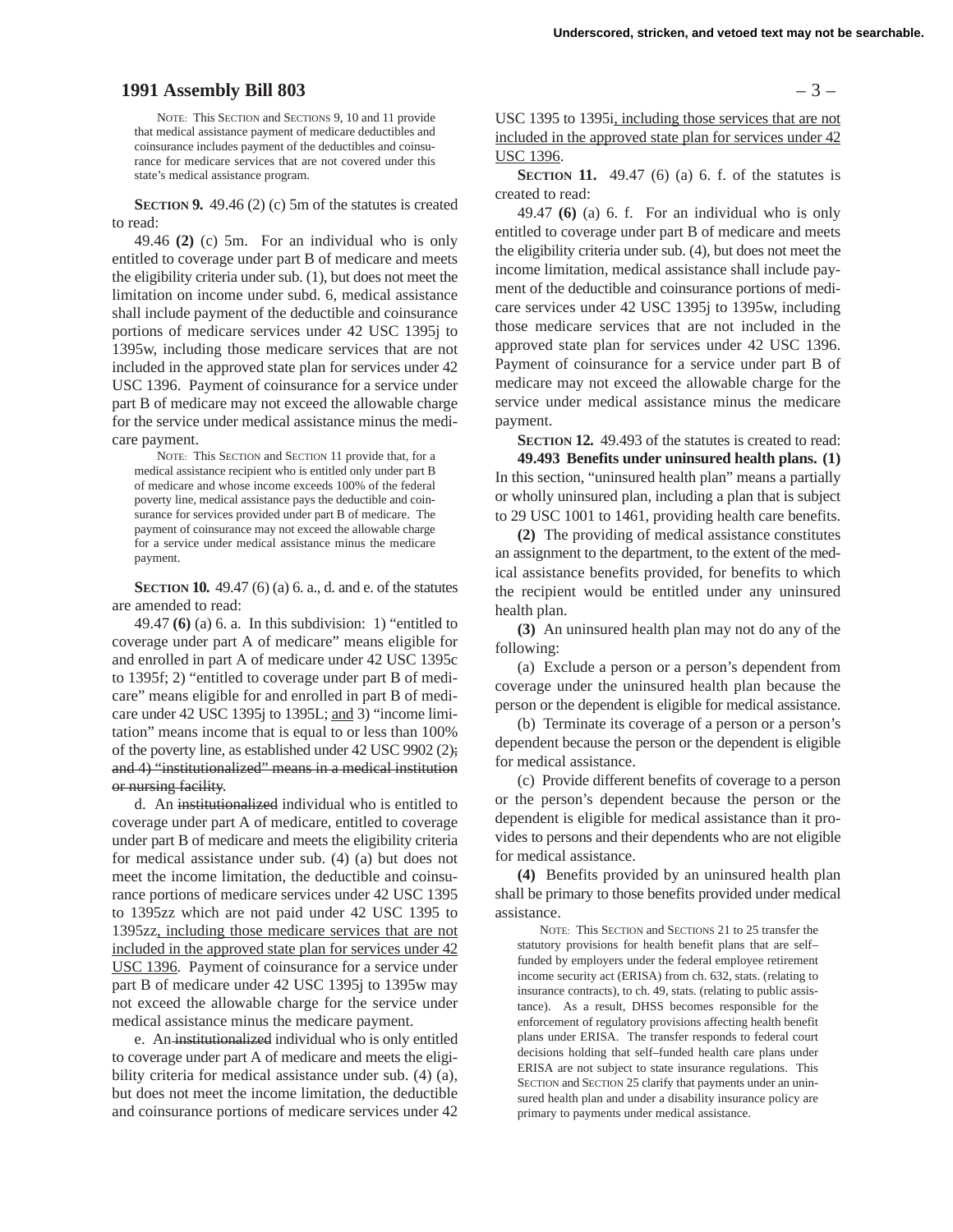**SECTION 13.** 50.53 (1m) of the statutes is amended to read:

50.53 **(1m)** In addition to the fee under sub. (1) or (1g), a penalty fee of \$20 is required for renewal of each permit if the annual fee under sub. (1) or the biennial fee under sub.  $(1g)$  is not paid prior to expiration within the first 15 days of the renewal permit period.

NOTE: This SECTION changes the payment date to avoid a penalty fee for permit renewals by hotels, restaurants and vending of food and beverages to "within the first 15 days of the renewal permit period" from "prior to the expiration of the permit". The provision places revenues from permit fees in the fiscal year for which the permit is issued in order to lessen a large fee surplus at the end of a fiscal year.

**SECTION 14.** 140.05 (17) (d) (intro.) of the statutes is amended to read:

140.05 **(17)** (d) (intro.) Permits issued under this subsection expire on June 30, except that permits initially issued during the period beginning on April 1 and ending on June 30 expire on June 30 of the following year. Except as provided in s.  $50.535$  (2) (d) and (e):

NOTE: This SECTION extends the expiration date for recreational sanitation permits to June 30 of the following year for permits initially issued between April 1 and June 30. The extension provides consistency in the expiration dates of initial permits for campgrounds and camping resorts, recreational and educational camps, mobile home parks and public swimming pools with initial permits issued for hotels, restaurants and vending of food and beverages.

**SECTION 15.** 140.595 (2) of the statutes is amended to read:

140.595 **(2)** Sections 140.50 to 140.60 shall do not apply to on site on–site activities of any nuclear reactor plant licensed or operated by the nuclear regulatory commission.

NOTE: This SECTION deletes an error in s. 140.595 (2), stats. No nuclear reactor plants are operated by the U.S. nuclear regulatory commission. Therefore, it is not necessary to except such plants from the statutory provisions of ss. 140.50 to 140.60, stats., the radiation protection act.

**SECTION 16.** 143.15 (4) of the statutes is amended to read:

143.15 **(4)** The department, after conducting an evaluation or approving an evaluation meeting departmental standards under sub. (5) for each specialty area, and after receiving a fee for each specialty area by from the laboratory, shall issue an appropriate a certificate of approval to the laboratory, covering those examinations which have met the minimum standards established by the department. A The department shall issue an interim certificate of approval for an approved laboratory that applies for initial certification, which shall be valid for 12 months from the date of issue but the remainder of the calendar year for which it is issued. Certification renewals shall be issued on a calendar–year basis. Specialty fees for certification of an initially certified laboratory and a certified laboratory that applies to expand its current certification with newly established specialties shall be prorated at one–twelfth of the annual fee for each month remain-

## – 4 – **1991 Assembly Bill 803**

ing in the calendar year for which the certificate of approval is issued. A certificate of approval shall be revoked by the department if the minimum standards established by the department for certification are not met within 2 successive evaluations. The evaluations must occur within 60 days of the annual renewal of the certificate of approval.

NOTE: This SECTION establishes calendar year certification periods for renewals of certificates of approval for certain laboratories and provides for a prorated fee for initial certificates that are effective for only part of a calendar year. The laboratories affected include those established and operated to perform bacteriological, biological, serological, chemical, hematological, immunological, cytological or microscopic examinations to protect public health. The SECTION requires DHSS to revoke its certification at any time of the year if its minimum standards are not met by a laboratory after 2 successive evaluations.

**SECTION 17.** 146.028 (2) (a) of the statutes is amended to read:

146.028 **(2)** (a) Beginning on January 1, 1989 the effective date of this paragraph .... [revisor inserts date], the persons specified in par. (b) shall report all of the following to the department:

1. The appearance of the condition, within  $60\overline{90}$  days after a suspected or confirmed physician first makes a diagnosis or confirms a suspected diagnosis or a nurse knows or suspects that the infant or child has the condition.

2. Information which disputes, augments or clarifies the suspected or confirmed physician's diagnosis or the nurse's knowledge or suspicion under subd. 1, within 60 90 days after receipt of the information.

NOTE: This SECTION and SECTION 18 extend the period within which a physician must report a condition resulting from an adverse neonatal outcome, a birth defect or a developmental disability or other severe disability from 60 days to 90 days after the condition is first diagnosed or confirmed by a physician or known or suspected by a nurse if no physician has treated the child.

**SECTION 18.** 146.028 (2) (b) 1. of the statutes is amended to read:

146.028 **(2)** (b) 1. A physician licensed under ch. 448 who is, regardless of whether he or she is the primary treating physician for an infant or child treated or visited by the physician and who makes or is a consulting physician to whom the infant or child is referred by the primary treating physician, who is the first physician to make a diagnosis or suspects with reasonable medical certainty confirm a suspected diagnosis that the infant or child has a condition resulting from an adverse neonatal outcome, a birth defect or a developmental disability or other severe disability.

**SECTION 19.** 146.028 (6) (a) of the statutes is amended to read:

146.028 **(6)** (a) If a local health officer submits to the department a written request for receipt of information submitted under sub. (2), the department shall forward to the public health officer, no later than the 10th day of the